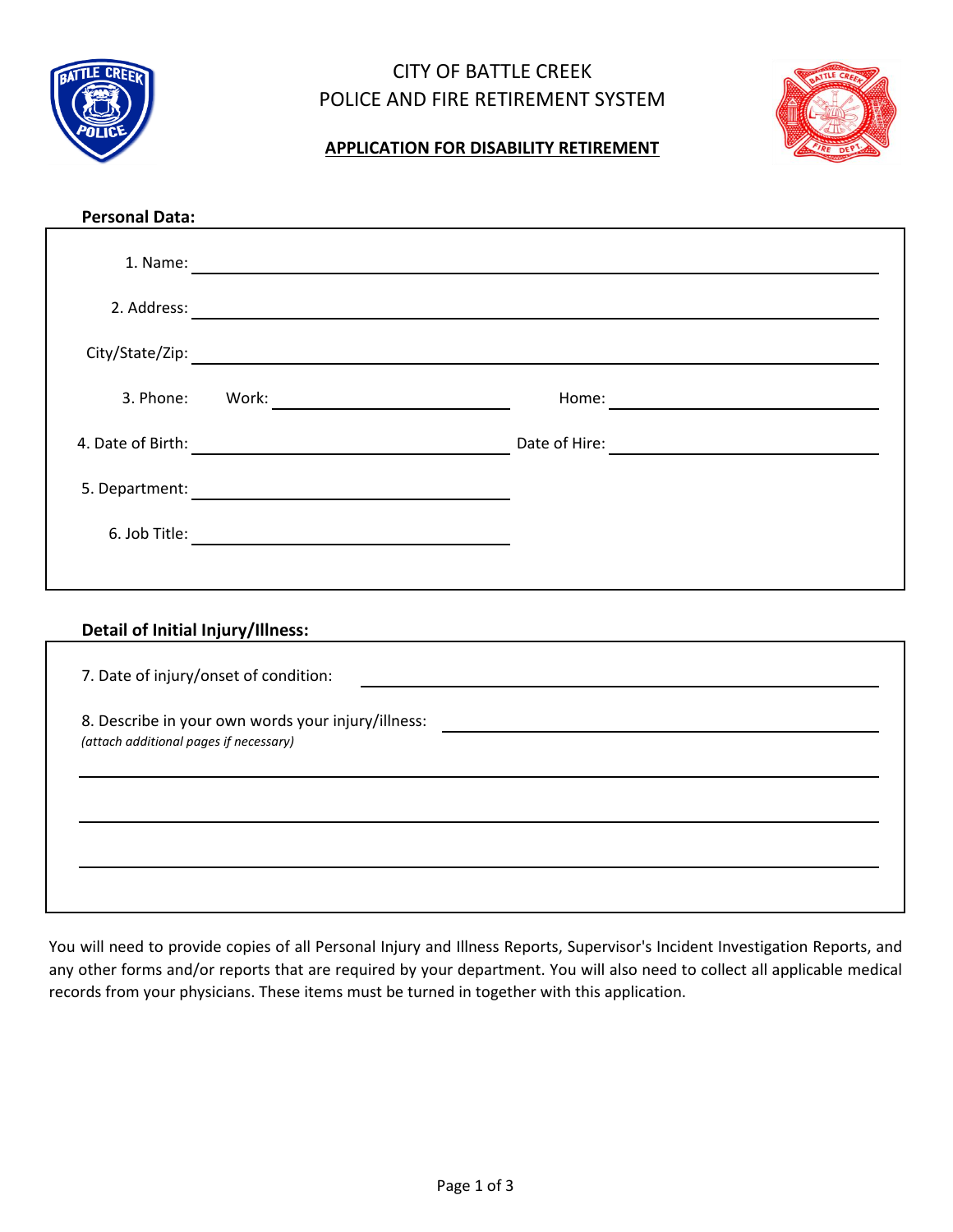9. Dates and details concerning any recurrence:

10. Limitations/restrictions on work you may perform *(attach appropriate medical substantiation)* :

11. Medical treatments, surgeries, etc., and name of treating physicians relative to Questions 7, 8, 9 and 10:

12. Attempts by yourself or the City to obtain placement on alternate work sites, rehabilitation, etc.:

## **Independent Medical Evaluation:**

13. Provide below the name address and telephone number of the physician who will be conducting the Independent Medical Evaluation on your behalf. A letter of instruction from this office to this physician must be sent before the examination can be conducted:

Physician Name:

Address:

City/State/Zip:

Phone Number:

**Please note:** the physician you select must be independent and apart from previous medical involvements funded by the City of Battle Creek. The physician must also be qualified in the field of the claimed disability.